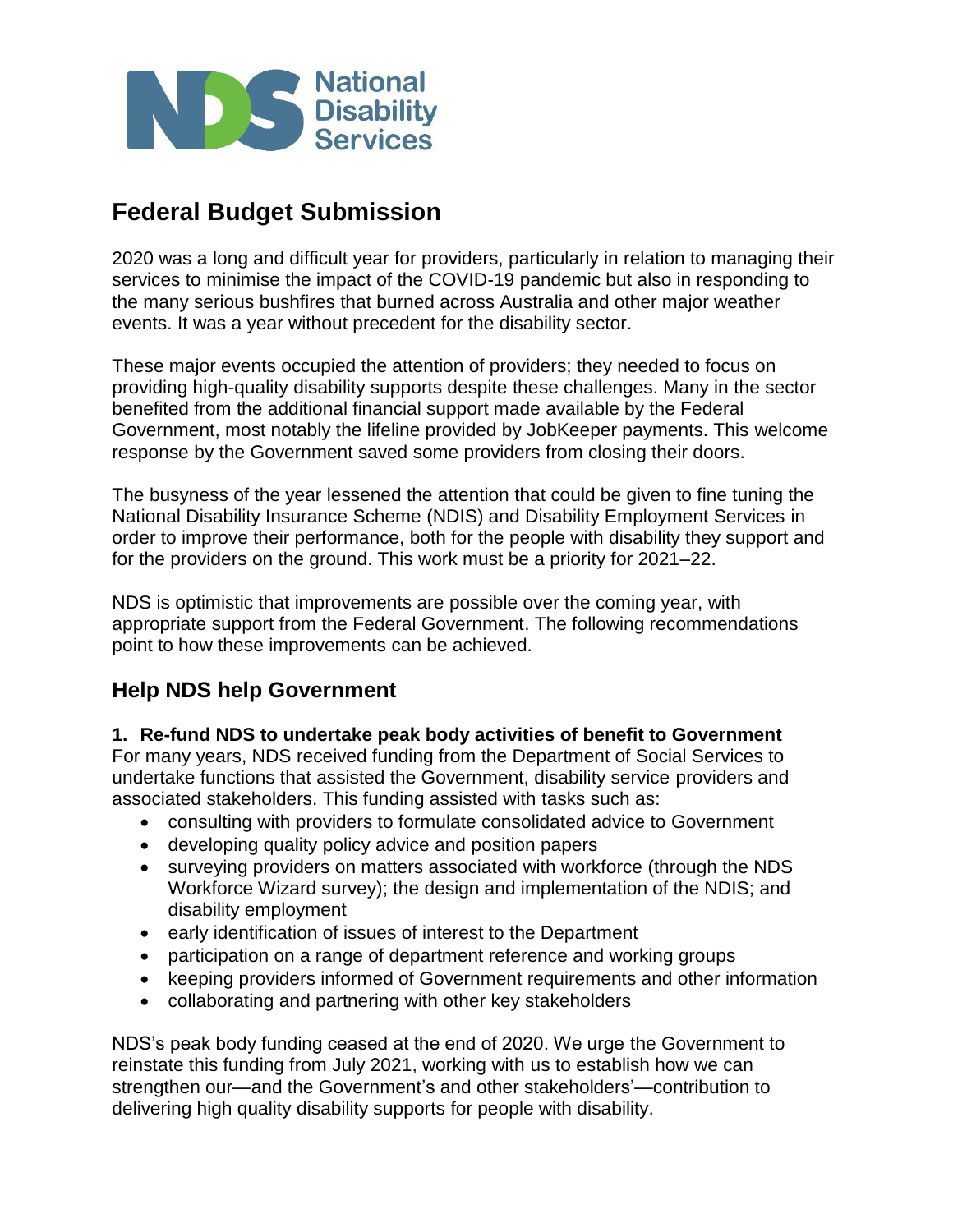# **Complete the task of implementing the NDIS**

NDS is aware of many reviews and initiatives in train to improve delivery of the NDIS. We recommend the Government focus on six practical actions that will help deliver the scheme, particularly to ensure there is sufficient supply of high-quality supports to meet demand. These are:

- an adequately funded NDIS National Workforce Plan
- resolution of pricing inadequacies
- creating a partnership with the provider sector to focus on practical solutions
- introducing a Provider Guarantee
- working with providers to identify short and medium-term solutions for participants living in remote and very remote areas
- driving the improvement of quality by funding the re-development, re-branding and delivery of the core elements of NDS's Zero Tolerance training and resources

# **2. An adequately funded NDIS National Workforce Plan**

DSS has been stewarding the development of the NDIS National Workforce Plan, which is now close to completion. Effective implementation of this Plan is necessary to build the workforce that is required to deliver the supports demanded by participants.

NDS urges the Government to adequately fund this Plan so it addresses the widespread workforce shortages that are already apparent. Doing so will, we believe, ensure the disability sector is not only able to meet demand for services, but will have an enhanced capacity to become a key growth sector and provider of new jobs, in the post-COVID economy.

# **3. Resolution of pricing inadequacies**

Despite being more than seven years into the NDIS, a number of pricing concerns remain which threaten the viability of parts of the provider sector and therefore the sector's ongoing capacity to meet demand for services. Of real concern is the inadequate price generated by the Disability Support Worker Cost Model, which is used to determine the prices paid for the majority of supports within the Scheme (since July 2020, this has included the prices for supports in Supported Independent Living).

The assumptions within the Cost Model are not realistic. Despite negotiating with the NDIA on this since 2013, inadequacies have not been adequately resolved. Disappointingly, what has been an annual price review is not scheduled to occur in 2021.

In November, the Queensland Productivity Commission released a draft report into its inquiry into the NDIS market in Queensland which raised concerns about pricing regulation. It recommends: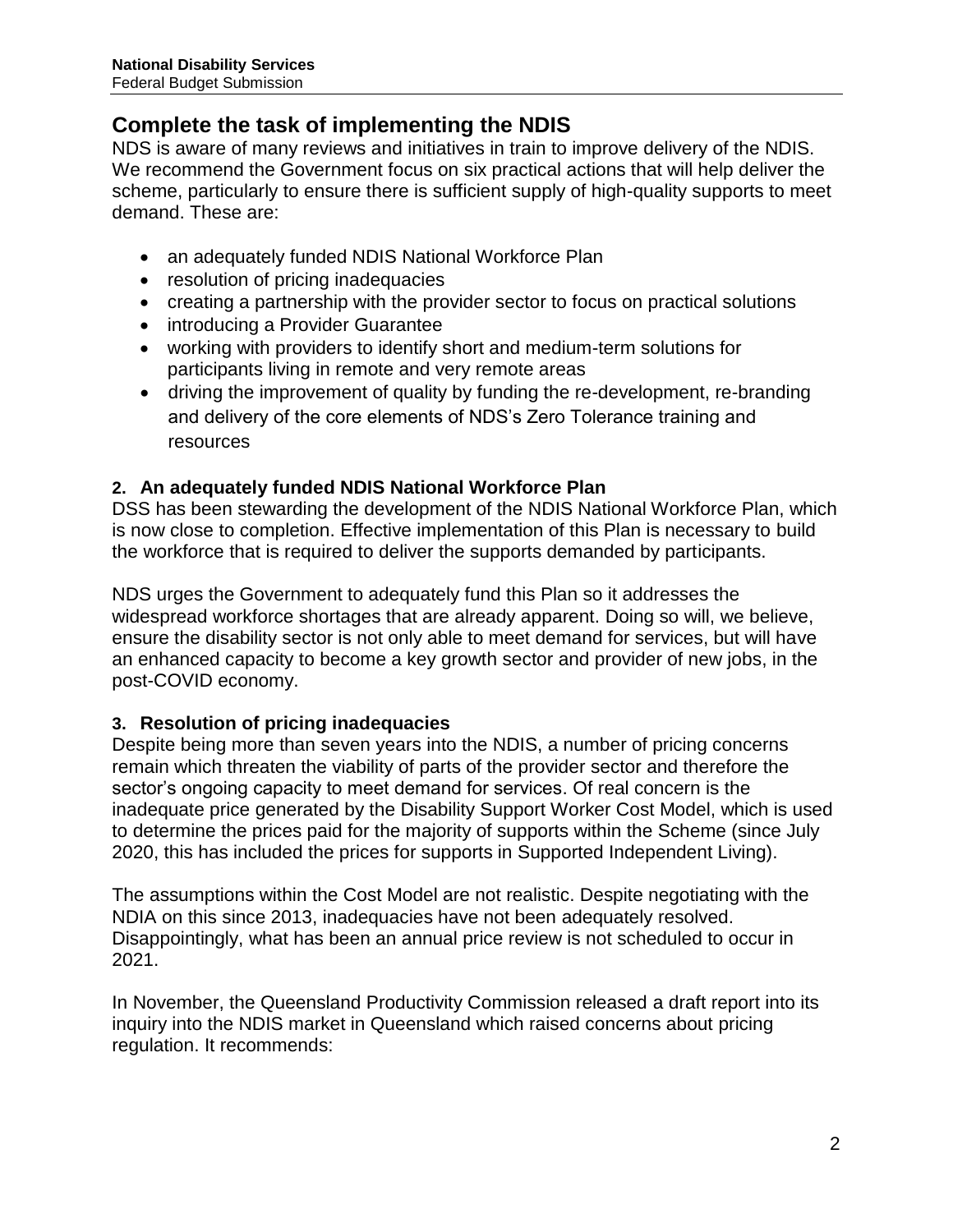The Queensland Government should propose that the NDIA increase the independence of the NDIA's Pricing Reference Group. A Pricing Commissioner should be appointed who would report directly to the NDIA Board. The role of the Pricing Commissioner should be to:

- chair the Pricing Reference Group
- provide advice on pricing methodologies and parameters
- ensure that the NDIS Quality and Safeguards Commission has significant input into the annual pricing review process and is able to review proposed changes prior to changes being made.

The Pricing Commissioner should be supported by a secretariat independent of the NDIA.

The Disability Reform Ministers' Meeting should issue an annual risk appetite statement providing advice to the Commissioner and the NDIA Board on the appropriate balancing of competing participant outcome, market development and financial sustainability objectives in regulating prices.

To improve transparency of decision-making, Board decisions and supporting information should be made public.

These arrangements should be reviewed as part of the Australian Productivity Commission's scheduled 2023 review of NDIS costs.<sup>1</sup>

NDS contends more transparent pricing processes are necessary. The above recommendations would be a step in this direction. If something like this approach is not tried, or is tried and does not produce more sustainable pricing, the sector will renew its push for pricing to be set by an independent body. On this issue, we note that both the Productivity Commission and the Joint Standing Committee on the NDIS, in separate reports at different times, have recommended that the NDIS Quality and Safeguards Commission be given responsibility for price setting for the NDIS.

#### **4. Introduce a Provider Guarantee**

 $\overline{a}$ 

The draft report by the Queensland Productivity Commission supports the introduction of a Provider Guarantee as a counterpart to the Participant Service Guarantee. Such a Provider Guarantee would focus the NDIA and the NDIS Quality and Safeguards Commission on the need to improve scheme processes that impact on providers; their regulatory requirements should be reviewed regularly to ensure that they produce net benefits. Their processes should also be streamlined to minimise unnecessary administrative burden.

A timetable of such reviews should be released publicly, with the review process being transparent and involving consultation, if not co-design, with the sector.

<sup>1</sup> Report found at [https://qpc.blob.core.windows.net/wordpress/2020/11/NDIS-market-in-](https://qpc.blob.core.windows.net/wordpress/2020/11/NDIS-market-in-Queensland-draft-report.pdf)[Queensland-draft-report.pdf,](https://qpc.blob.core.windows.net/wordpress/2020/11/NDIS-market-in-Queensland-draft-report.pdf) viewed 27/01/21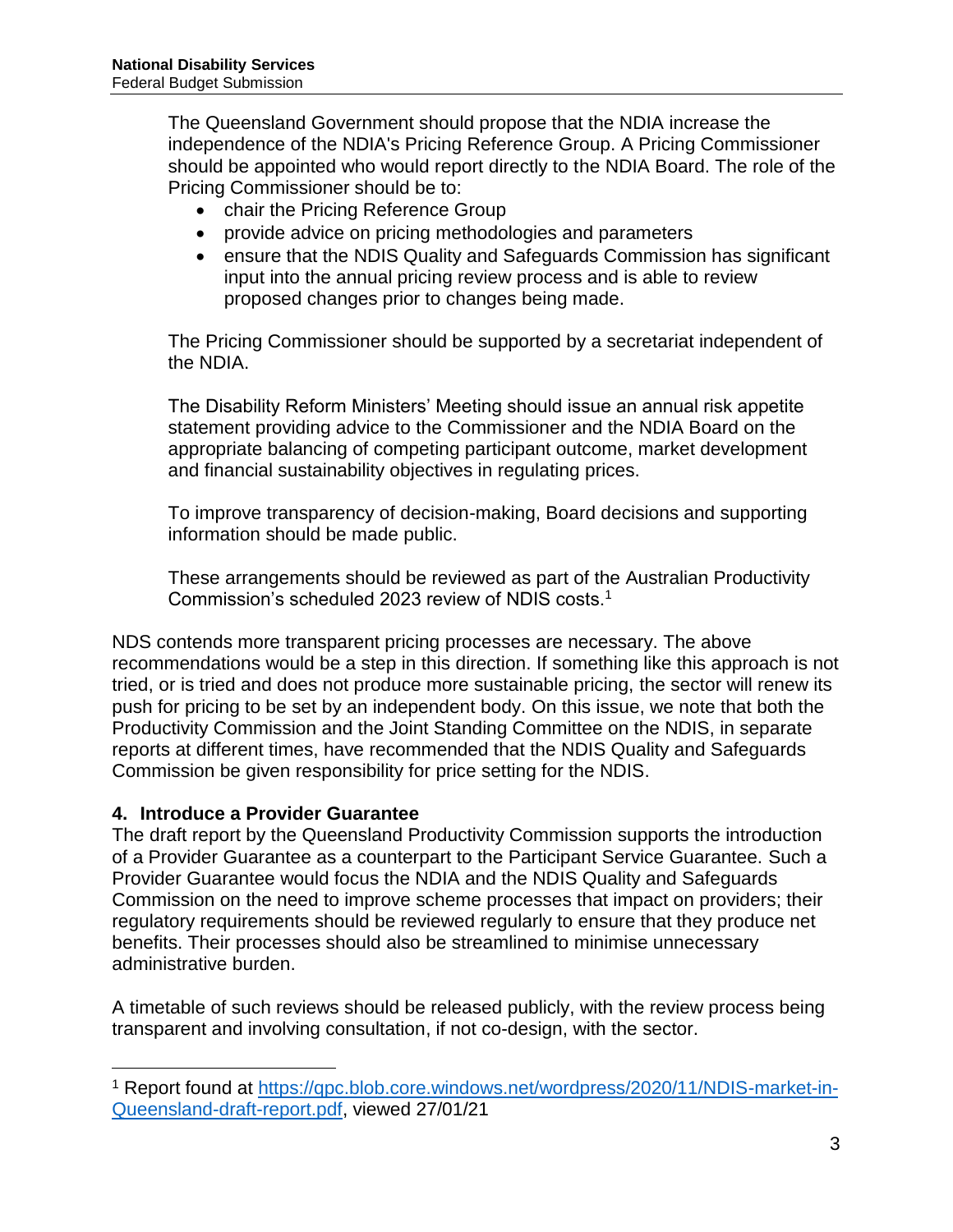$\overline{a}$ 

#### **5. Partner with providers to develop improvements to systems and processes**

Successive State of the Disability Sector Reports<sup>2</sup> show there is room for improvement in relationships between the sector and governments. In the latest report<sup>3</sup>, released in December by NDS, only 51% of disability service providers believed policy reforms are heading in the right direction. 63% of all organisations agreed there are too many 'unnecessary' rules and regulations; and 59% did not think the NDIS system and processes are working well.

Disappointingly, 69% agree that the NDIS policy environment is uncertain.

There continues to be diversity in provider attitudes towards the Quality and Safeguarding Commission and the Framework. Half of respondents (50 per cent) said they are confident that the Framework will improve the quality of services and outcomes, which was a significantly higher percentage compared to previous Surveys.

However, attitudes towards the Commission and its relationship with providers remains ambivalent. Only 29 per cent of respondents said the Commission is working well with providers; 33 per cent indicated this was not the case.

A response to this disturbing picture of dysfunction is needed. Providers do not feel that their concerns about how the NDIS is operating are given sufficient attention, they are not kept informed about changes being planned or implemented, their opinions regarding priorities for action are not sought, and their ideas for solutions for problems are not encouraged.

As we have argued in recent years, a genuine partnership between the Agency, the NDIS Commission and providers needs to be established in order to identify and prioritise the systems and processes that require overhauling and to propose pragmatic and efficient solutions. Providers cannot be expected to continue to carry the excessive administrative burden of operating in the NDIS. It is simply not fair to expect nongovernment organisations to bear the cost of administrative burdens incurred by a \$25B pa, government-funded scheme.

Existing engagements between providers, the NDIA and the NDIS Commission should be re-invigorated. They should also be supplemented with a group that has an operational focus and is tasked with finding pragmatic solutions to inefficient and costly systems and processes.

<sup>2</sup> All reports are available at [https://www.nds.org.au/item/nds-state-of-the-disability](https://www.nds.org.au/item/nds-state-of-the-disability-sector-report)[sector-report](https://www.nds.org.au/item/nds-state-of-the-disability-sector-report) or on request

<sup>3</sup> See 2020 report at https://www.nds.org.au/item/nds-state-of-the-disability-sector-report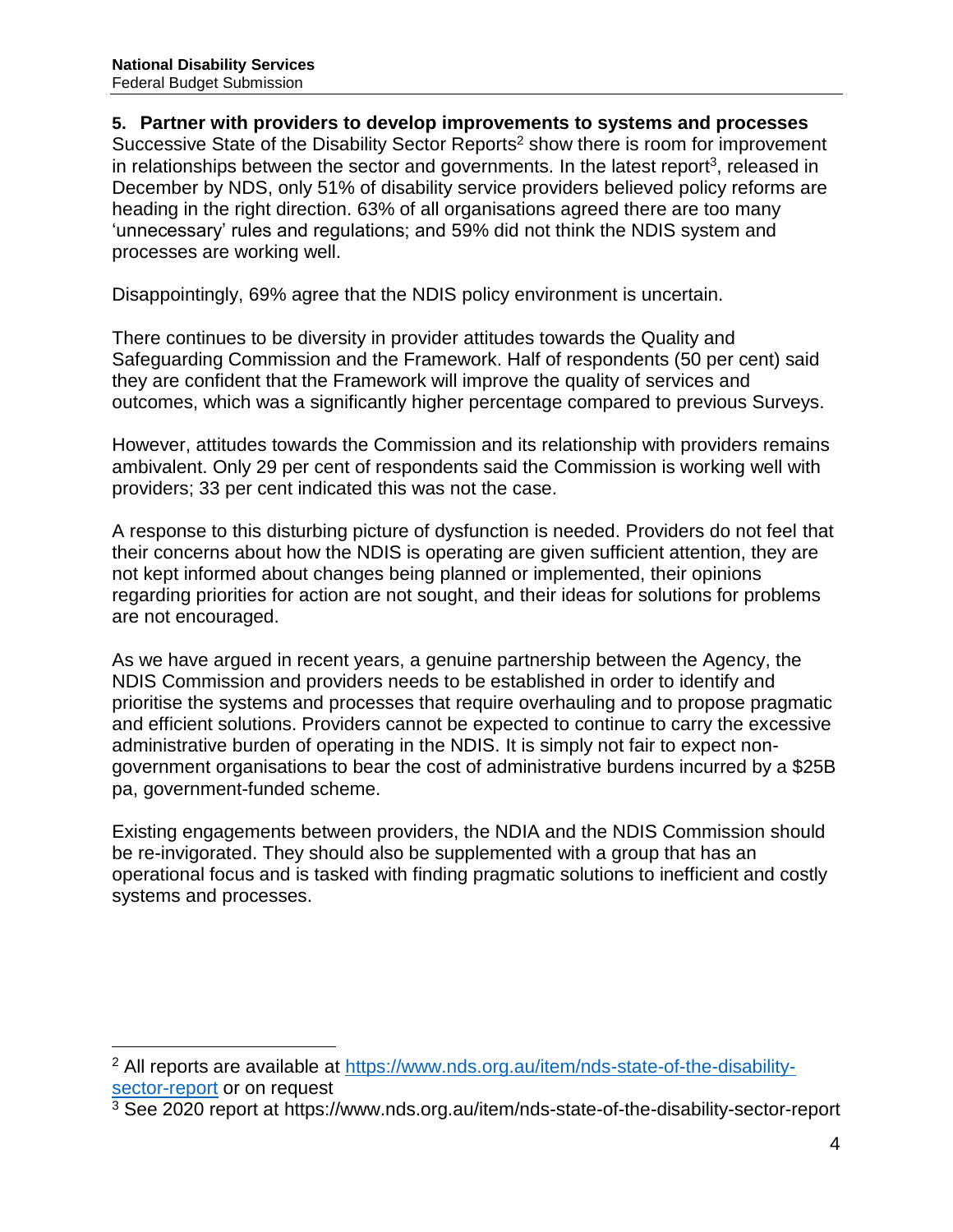#### **6. Work with providers to identify and implement immediate actions to improve the supply of supports to participants in remote areas**

It is disappointing that another year has passed without seeing the improvements in delivering the NDIS in remote communities (for both Indigenous and non-Indigenous participants) that are desperately needed. The utilisation of plans of participants living in remote communities continues to lag well behind that of participants living in other parts of Australia. Currently, the NDIS is not working well due to factors that include:

- inadequate prices to cover the cost of delivering supports in remote and very remote communities
- small numbers of active service providers
- staff shortages
- the cost of travel for providers is high and not adequately covered by funding arrangements
- inconsistency in the NDIA's approach to providing funding for transport
- limited ability to fund costs for informal supports when participants need to travel
- participants expressing their right and desire to stay on country which limits their access to supports
- the time needed to establish trusting relationships within remote communities
- staff turnover
- inadequate arrangements to deal with crises, including provider of last resort arrangements
- tension between individualized and community approaches
- cultural capacity of staff (compounded by high staff turnover)
- language barriers
- limited access to some communities during the wet season
- **.** little new Specialist Disability Accommodation being constructed.

These problems are compounded in many areas by issues including:

- poor community infrastructure
- inadequate and overcrowded housing
- lack of accommodation for visiting staff
- inadequate and expensive transport
- shortage of income to meet basic needs.

Delivering supports in remote and very remote communities is complex, often difficult, and expensive. The NDIA's Community Connectors Program is a welcome initiative—it needs to be well-supported by the NDIA and evaluated.

The NDIA has both a Rural and Remote Strategy and an Aboriginal and Torres Strait Islander Strategy. Both Strategies are pitched at a high level and are clearly ineffective at getting supports to participants where they live in these remote environments.

Solutions are needed now.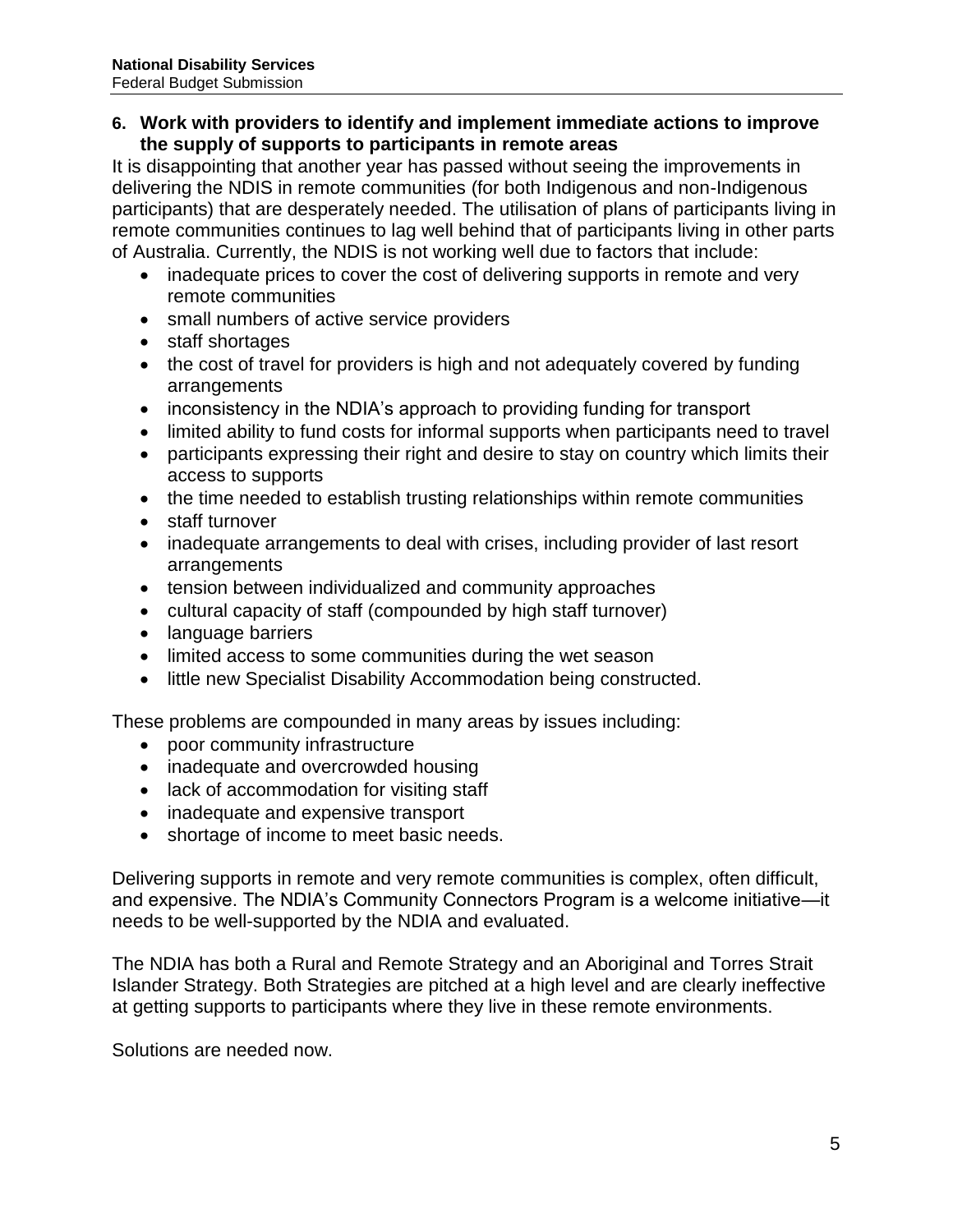NDS urges the Agency and governments to draw on the immense knowledge of providers of disability supports, together with those that provide community and/or health services, state governments and other individuals. Short-term, pragmatic approaches to getting supports to participants in remote areas need to be implemented immediately while longer-term ones are found. To make it happen, the Agency will have to adopt different systems and processes, and have greater flexibility in its approaches. Providers need to be involved in the monitoring of whether improvements are being achieved.

#### **7. Drive the improvement of quality by funding the re-development, re-branding and delivery of the core elements of NDS's Zero Tolerance training and resources**

NDS's Zero Tolerance Initiative has, over several years, continued to support disability service providers to take a holistic approach to the prevention, identification and response to allegations and incidents of abuse and neglect in different service environments. It educates providers about the responsibilities that sit at every level of an organisation to promote human rights. It offers a range of tools and resources including on-line training, practice advice, workbooks, templates, videos and guides.

The resources reflect evidence around what works, the actual experiences of people with disability, and practical feedback from disability service providers and frontline staff. Organisations can use the range of Zero Tolerance resources to take a whole of organisation commitment, from support workers to the board, to prevent and respond to abuse and neglect.

As some of the resources where developed for a pre-NDIS environment, they need updating, refreshing and a concerted effort to drive their uptake across the sector.

Funding is required to extend the reach of this important work to ensure the Australian disability sector is able to achieve world's best practice in providing services which are high quality and safe, and free of the threat of violence, abuse, neglect or exploitation of people with disability.

# **Assist more people with disability to achieve their employment goals**

The lack of progress on improving job opportunities and outcomes for people with disability is disappointing. Australia can do better, with the following recommendations made to start this important work.

# **8. Drive the implementation of the NDIS Participant Employment Strategy**

The NDIS Participant Employment Strategy 2019-2022 requires funding to ensure its goals are met. The strategy's main goal is to increase the number of NDIS participants of working age in paid employment. Based on the strategy's projections this would equate to around 70,000 NDIS participants based on a full scheme rollout number of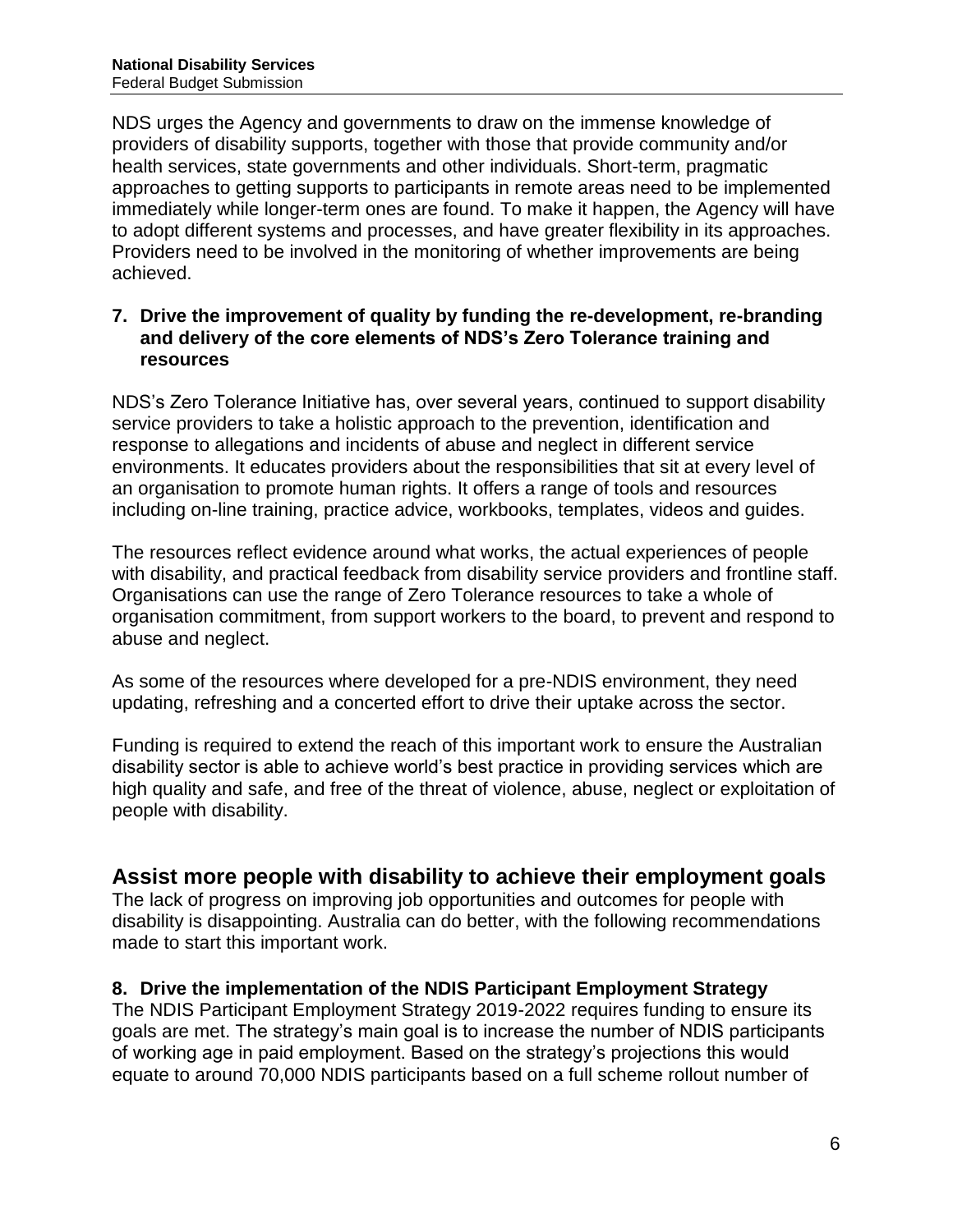460,000 participants. The NDIS September quarterly report, notes 23% of participants are in paid employment (around 49,500 of 230,100 participants of workforce age).

Of the Strategy's five key focus areas, number one involves achieving an increased rate of participant employment goals and aspirations in NDIS plans.

NDS recommends that the Government allocates sufficient resources to the NDIA to achieve the Strategy's main goal. This will ensure that planners and LACs are trained and equipped to better support NDIS participants of workforce age to direct funding to achieving employment goals and career aspirations. This should be combined with a 'work first' approach in planning to support NDIS participants of working age.

In addition, funding to the National Disability Employment Strategy, the APS Disability Employment Strategy and the new National Disability Employment Strategy should be prioritised to help drive the increased employment of people with disability and the removal of systemic barriers to achieving this.

# **9. Recalibration of the DES Risk Adjusted Funding Model**

Providers have long expressed strong concerns that the DES risk adjusted funding model is impeding their ability to produce long-term positive outcomes for participant cohorts such as those with Intellectual Disability/Autism and Eligible School Leavers.

NDS recommends, as a matter of urgency, that the Risk Adjusted Funding Model is recalibrated from July, which would be three years after the commencement of the current contract. The review work required for the recalibration should be conducted **in**  the six-month period before that date. A recalibration will ensure appropriate supports are offered to participants that enhance the longer term employment outcomes achieved by the DES program, especially in the economy's post COVID recovery period.

# **10.DES Information Technology and Cyber Security**

To be eligible to tender for future contracts, service providers will need to implement an Information Security Management System (ISMS) and be accredited to ISO 27001 by August 2021. This is in addition to ensuring compliance with the National Disability Service Standards and the NDIS Quality and Safeguarding Framework.

NDS recommends that the cost of development, implementation and accreditation be subsidised by the Government in a manner similar to the current funding of the audit costs for accreditation under the National Disability Service Standards.

# **11.Broaden access to the Eligible School Leavers (ESL) cohort in DES**

Currently, the Eligible School Leaver (ESL) cohort in DES is restricted to students in their final year of school and Australian School based Apprenticeships/Traineeships. In addition, it is evident that DES providers are increasingly reluctant to service the ESL cohort as they are usually classified at Level 1 funding, which is insufficient to provide the necessary support needed to address the cohort's barriers to employment.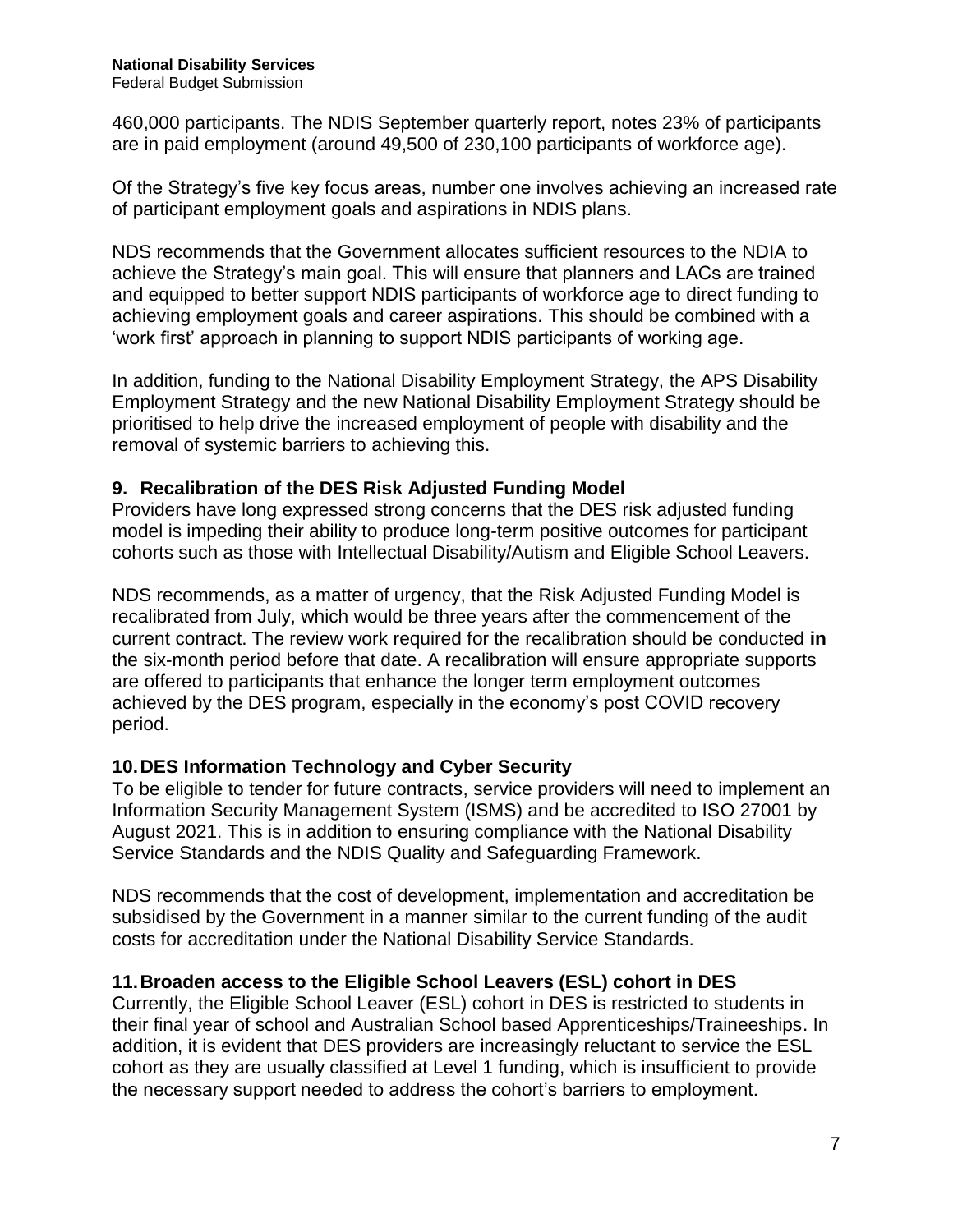DES data shows that while ESL participants have increased in number from 3,811 at June 2018 to 4,567 at December 2020, the proportion of ESL participants in the DES caseload has declined from 1.9% to 1.5% over that period.

NDS recommends that:

- eligibility for ESL be extended to all DES participants aged 14 to 22, in line with recent changes to NDIS School Leaver Employment Supports.
- in order to recognise the additional barriers to employment for DES ESL participants, they should be automatically funded at level 4.

### **12.Rescind the removal of thirty hours plus work capacity and non-allowee job seekers from eligibility for DES**

NDS is concerned that the 2020 budget initiative removing two classes of job seekers from eligibility for DES (those with thirty hours plus work capacity and non-allowees) will have adverse consequences for both jobseekers with disability and DES providers. Based on the current flow of eligible job seekers into DES this change will result in approximately 10 per cent fewer referrals to DES.

Changes to the eligibility criteria have the potential to exclude some young unemployed people from the DES Program at a time when they are most vulnerable. DES Providers support young people who are not receiving income support to gain employment, which reduces the Government's budget outlays.

The requirement for young people to be in receipt of income support may delay their ability to access specialist support, which is not available through jobactive.

Family circumstances such as having two parents who work, should not exclude a young person from receiving specialist DES Program support when they need it.

Current DES participants under age 17 who have left school cannot participate in Transition to Work or jobactive.

The current caseload of some DES providers includes around 20% of young people not in receipt of Income Support. The changes will impede the capacity of DES providers to retain staff and deliver specialist programs, especially in rural and regional areas.

Consequently, NDS recommends that the Government reconsiders the changing of the DES eligibility criteria for the two cohorts identified above.

# **13.Extend the Pensioner Work Bonus to DSP recipients**

NDS and its membership have long advocated for the introduction of a "social wage" that bundles the welfare benefits and wages of employees with disability. To achieve this, some modification of the DSP income test is required to ensure that employees retain more of their wages following any increase.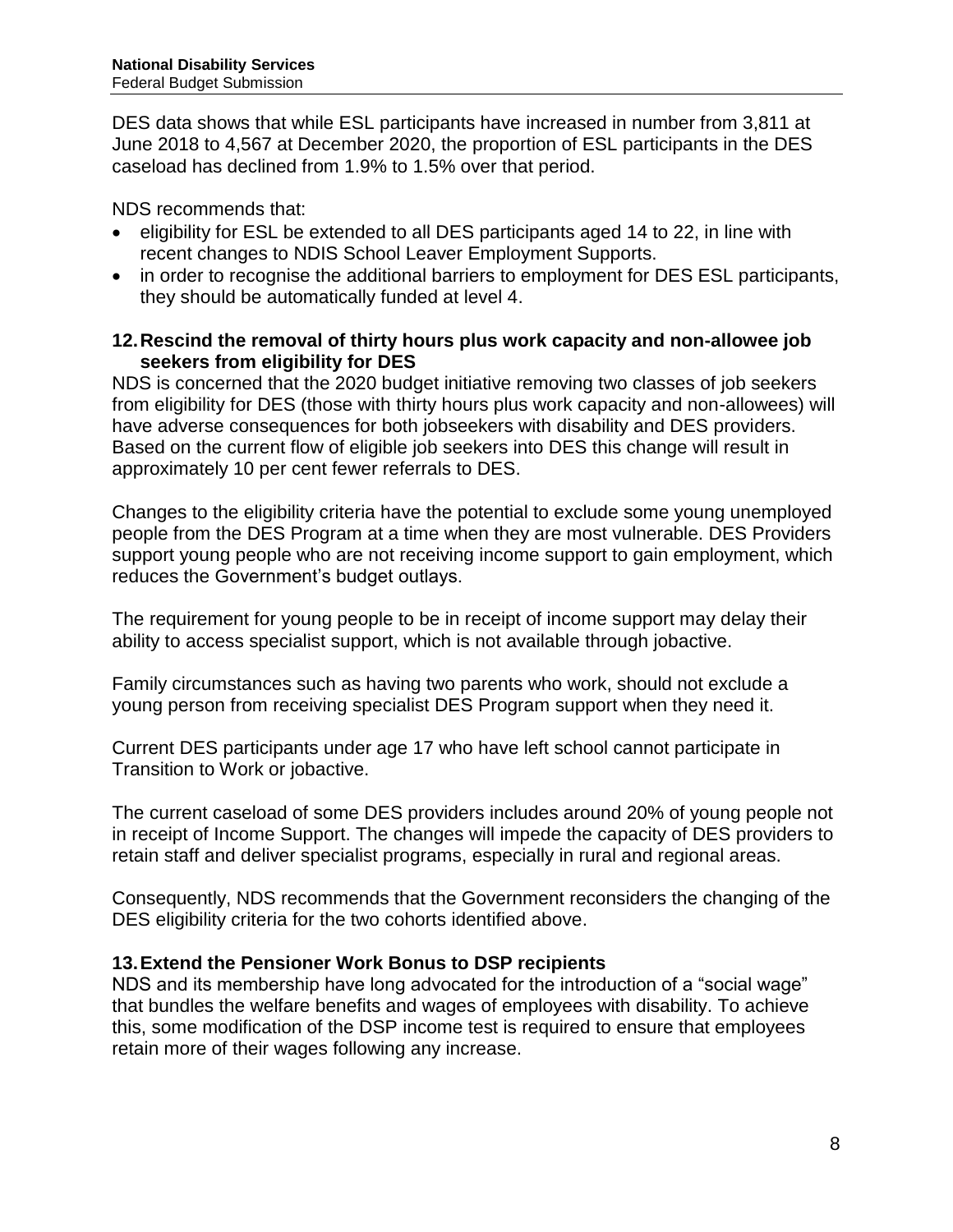The most logical way to immediately increase the wages of supported employees would be to extend the pensioner work bonus to people on DSP. The work bonus raises the income test threshold by \$150 per week. Extending the work bonus to people on DSP would remove a disincentive to work and align with government policy, which seeks to increase the rate of people with disability in employment.

The Fair Work Commission's SES Award Review decision identifies new wage setting arrangements for supported employees. In combination with the wage increases arising from that decision, extension of the work bonus to supported employees will ensure a significant increase in their wages.

NDS recommends that the government introduces a key component of a social wage for supported employees by allowing them access to the work bonus.

# **14.Extend eligibility for JobMaker Hiring Credit to DSP recipients**

NDS is concerned that exclusion of DES participants aged 16-35 receiving DSP from eligible jobseekers for the JobMaker Hiring Credit will compromise the efficiency and effectiveness of the DES program and further marginalise jobseekers with disability from gaining employment. The exclusion of DSP recipients also runs counter to Australian Government disability employment policy and strategy.

NDS recommends that the Australian Government include DSP recipients in the definition of an "Eligible Additional Employee" for the JobMaker Hiring Credit.

#### **15.Establish a structural adjustment fund for capacity building measures that assist the supported employment sector**

NDS has recently developed an Industry Vision for the supported employment sector. The Industry Vision is intended to guide Disability Enterprises through a post NDIS and COVID-19 operating environment, as well as position the sector to provide a wider range of quality employment options to NDIS participants.

The period covered by the Industry Vision will be one requiring profound structural adjustment across the sector, during a period where the Australian economy is recovering from the impacts of the COVID-19 restrictions. The Government's Temporary Viability Support (TVS) package of \$24.5 million announced in April 2020 and subsequent TVS grants to the sector were a useful start in this adjustment process.

NDS recommends the Government establish a sector Structural Adjustment Fund that enables organisations to:

- undertake change management planning
- operate innovative business and service models through targeted seed funding, loans and/or grants
- adopt measures that enhance business productivity and which apply technology
- gain access to relevant business and service model expertise by collaborating extensively with other supported employment services and mainstream businesses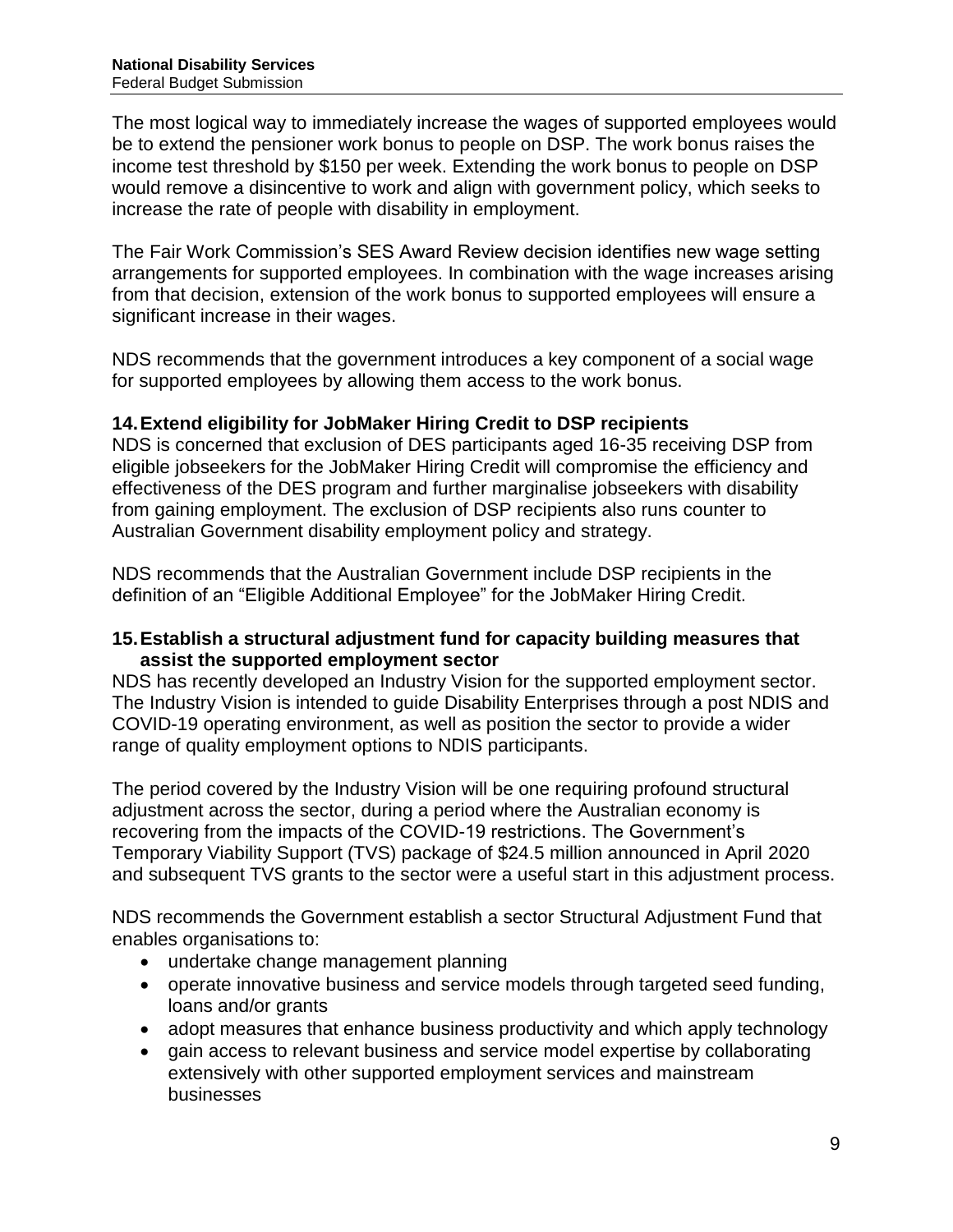• build the capacity and skills of their support workforce to provide a wider range of employment options.

#### **16.Ensure an NDIS price that reflects reasonable costs incurred in supporting participants in employment**

The new NDIS 'Supports in Employment' funding for supported employment was introduced in mid–2020. Supported employment providers can continue to use a transitional rate of funding based on the Case Based Funding rates until the end of 2021.

The new pricing framework has received a mixed reception from the sector. Providers are particularly concerned about the level of additional compliance costs incurred in administration of the new pricing framework.

NDS recommends that the supports in employment pricing factor in the additional costs of administration and cover the shortfall in employer costs that arises from the reduced productive output of supported employees (the Productive Output Gap).

#### **17.Securing the future of Disability Enterprises through increased procurement**

DSS has previously contracted NDS to deliver a range of social procurement initiatives. This funding had enabled NDS's BuyAbility Procurement service to provide opportunities for government and commercial purchasing that enhanced the financial viability of Disability Enterprises. In addition, NDS has maintained a national directory of Disability Enterprises through the [www.buyability.org.au](http://www.buyability.org.au/) website.

To ensure Government policy boosts employment participation of people with disability, Disability Enterprises must remain viable. Providing opportunities for Disability Enterprises (which employ over 21,000 people) to gain reliable income streams from Government procurement is a proven way to achieve this goal.

NDS recommends that the Government provides ongoing support to the NDS Social Procurement Service to enable it to maintain elements of the BuyAbility initiative, including the BuyAbility Website, Brokerage Services and the BuyAbility Social and Economic Impact Measurement Tool.

#### **18.Subsidise the increase in supported employee wages arising from the Review of the SES Award**

The Fair Work Commission delivered a landmark decision in its Review of the Supported Employment Services Award in late 2019. A new sector-wide wage fixing methodology for supported employees was proposed, to be implemented through a redesigned Award classification structure. Supported employee wages were to reflect both the value of their work and their rate of productive output. In addition, a new hourly minimum wage rate was set of \$3.50. However, this decision has been challenged in the Federal Court. Should the challenge be successful, a new wage setting methodology will be required.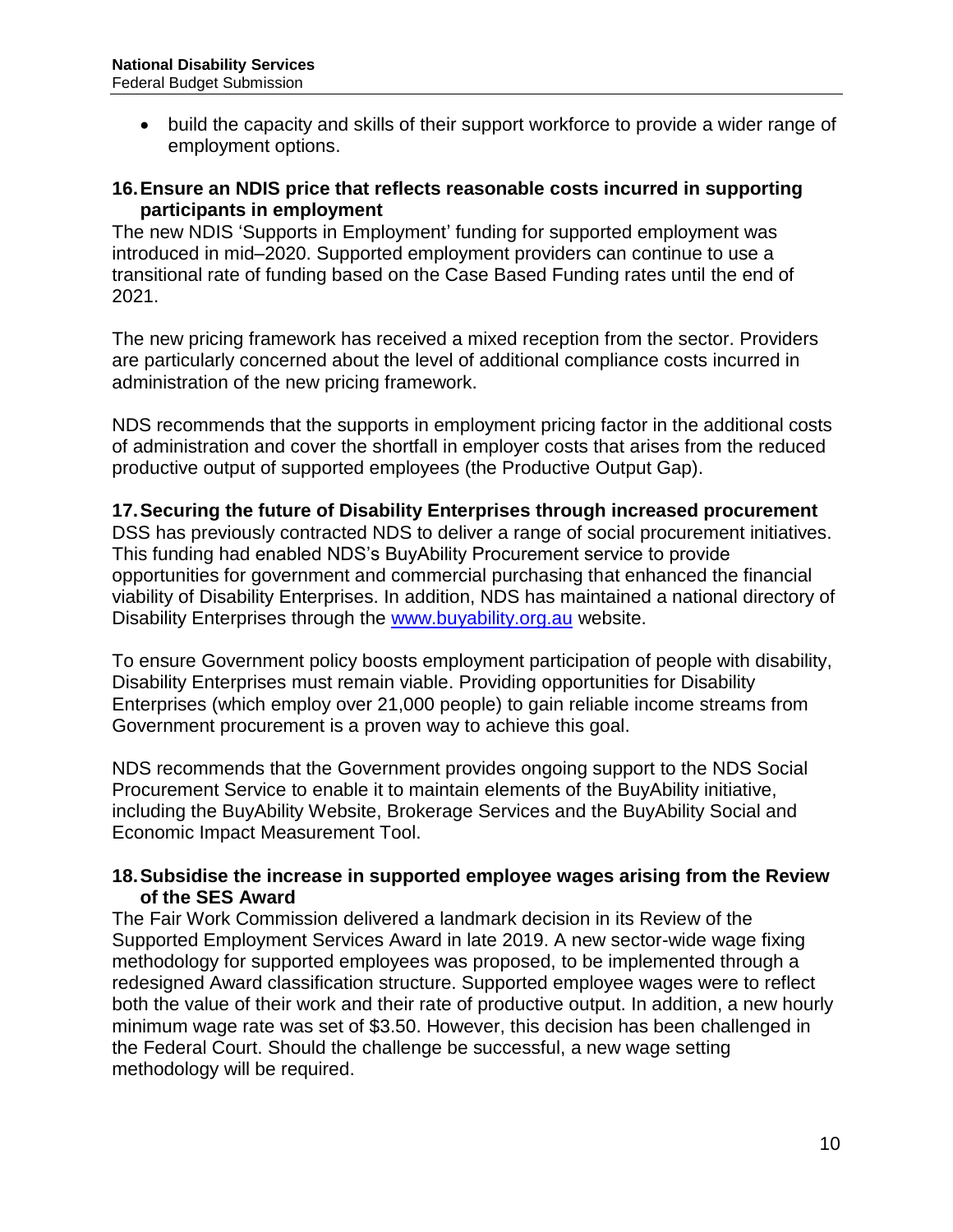Whatever the outcome in the Federal Court, it is expected that higher wages will need to be paid to some supported employees. Funding these is a concern for the sector.

NDS recommends that a time-limited wage subsidy be provided to Disability Enterprises (similar to the previous subsidy provided to disability enterprises using the SWS). NDS recommends that such a wage subsidy be provided on tapered basis over a maximum period of three years.

#### **19.Subsidise the increase in supported employee superannuation contributions**

The SES Award's superannuation provisions for supported employees were altered by the Commission, increasing the minimum weekly contribution rates to 9.5% or \$15 per week, whichever is greater, from January 2021. In making this decision, the Commission cited the need to increase the rates so as to ensure supported employees have access to more appreciable superannuation benefits upon their retirement. The increased contribution rate will constitute yet another significant unfunded increase in the wage costs of many Disability Enterprises.

NDS recommends that the Government fully fund the increase in superannuation contributions for supported employees in Disability Enterprises for a period of at least 12 months. Ongoing subsidisation of this increase should be considered by the Government if an examination of future budget savings on pensions for supported employees can be demonstrated.

### **20.Improving school to work transition**

NDS operates the Ticket to Work program, testing and gathering evidence on how to improve youth disability employment through effective school to work transition. Ticket to Work is aligned with international best practice and research and supports effective integration and reduced duplication of mainstream and disability supports.

Ticket to Work has demonstrated that young people can thrive in open employment when prepared and supported at school. The Ticket to Work model has delivered 1,649 jobs for students with significant disability. In addition to its social and fiscal benefits, an independent Ticket to Work evaluation showed that participants are substantially more likely than a similar comparison group to:

- work in open employment
- complete year 12
- participate in the labour force
- be involved in community and socially active.

NDS recommends that in order to enhance the employment opportunities of young people with disability, the Ticket to Work model be funded on an ongoing basis as an ILC initiative to deliver:

 community-based coordination intermediaries to ensure an effective interface between the NDIS, disability employment providers and education and mainstream supports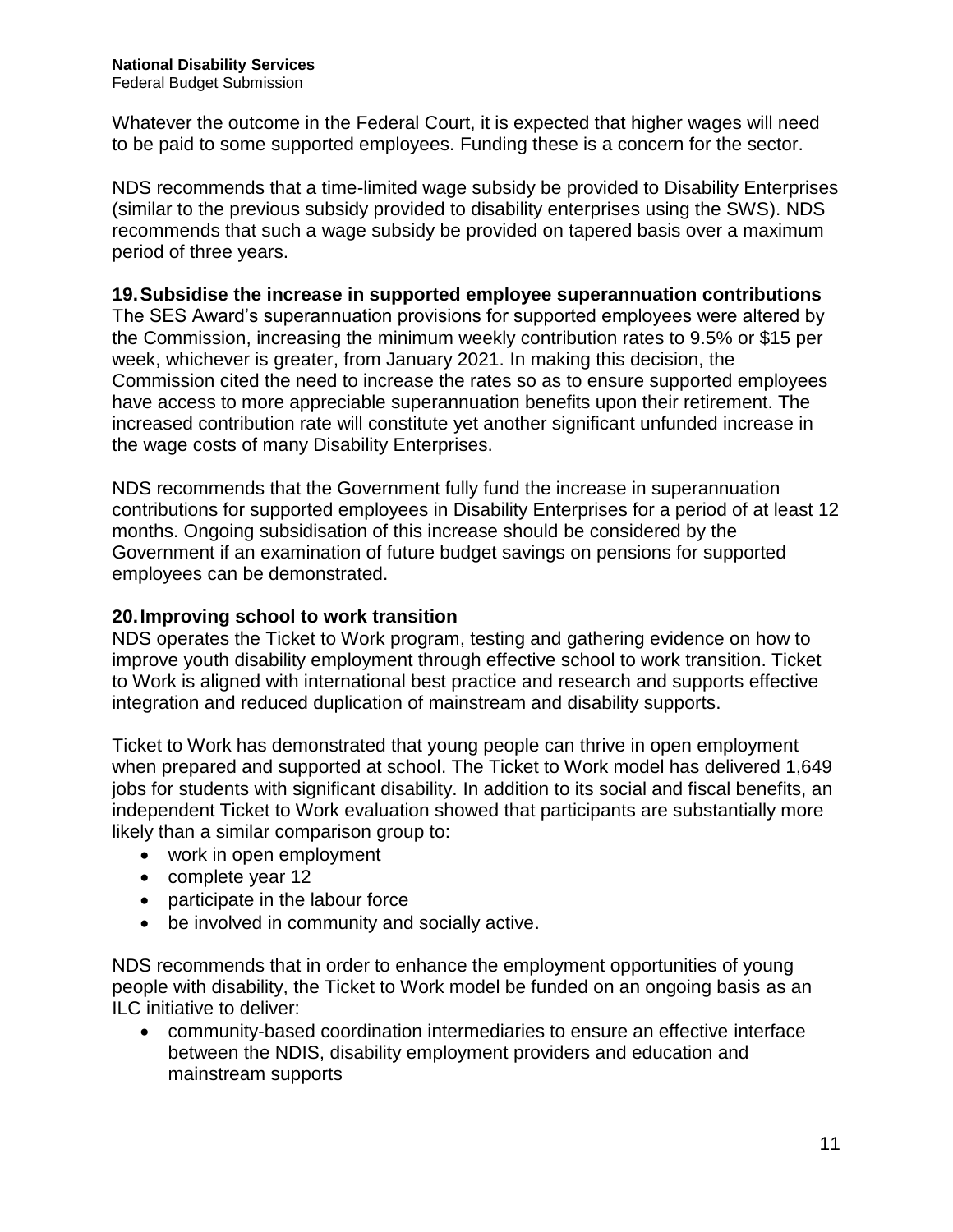a Technical Assistance Centre to ensure all sectors, schools, employment providers and NDIS service providers have access to and can perform evidencebased practice that improves employment outcomes.

# **National Disability Strategy: The path to a more inclusive Australia**

Achieving better outcomes under the National Disability Strategy requires greater commitment from all governments and transparency about what they have done and how effective it has been. The development of a new National Disability Strategy is underway and provides an opportunity for the Federal Government to appropriately resource the Strategy to ensure it achieves its goals.

# **21.Resourcing the National Disability Advisory Council**

As part of the ongoing commitment to undertake meaningful consultation with people with disability, State and Territory governments have agreed to establish a National Disability Council. The National Disability Council requires adequate funding and resources to ensure that people with disability have an ongoing role in developing, reviewing and monitoring the National Disability Strategy.

# **22.Support the development and implementation of robust reporting mechanisms**

The Productivity Commission's Review of the NDA4 calls for a single person-centred performance reporting arrangement across the NDA and the Strategy. The Federal Budget should support the development and implementation of a simple standard framework.

Reporting should occur annually to Parliament at the state and territory level and before it is consolidated in a report to the Federal Parliament. A new Strategy provides the opportunity to produce an annual report which combines the objectives and outcomes achieved by the NDA, the Strategy and the NDIS. This would allow us to track how people with disability are faring in the Australian community.

# **23.Create a more effective National Disability Agreement**

Ensuring that the National Disability Strategy achieves its vision will require a substantive re-commitment by all governments to the social and economic imperatives underpinning the Strategy. As a funding agreement, the NDA is pivotal to ensuring the success of the Strategy and unless there is another mechanism which commits investment, information on a new NDA should be released alongside the Strategy.

At this stage the response to the recommendation by the Productivity Commission that a new, more effective NDS should be developed with solid performance targets and appropriate resources committed by all governments has not been released.

 $\overline{a}$ 

<sup>4</sup> See p.2 of the 2019 Productivity Commission 'Review of the NDA' at https://www.pc.gov.au/inquiries/completed/disability-agreement#report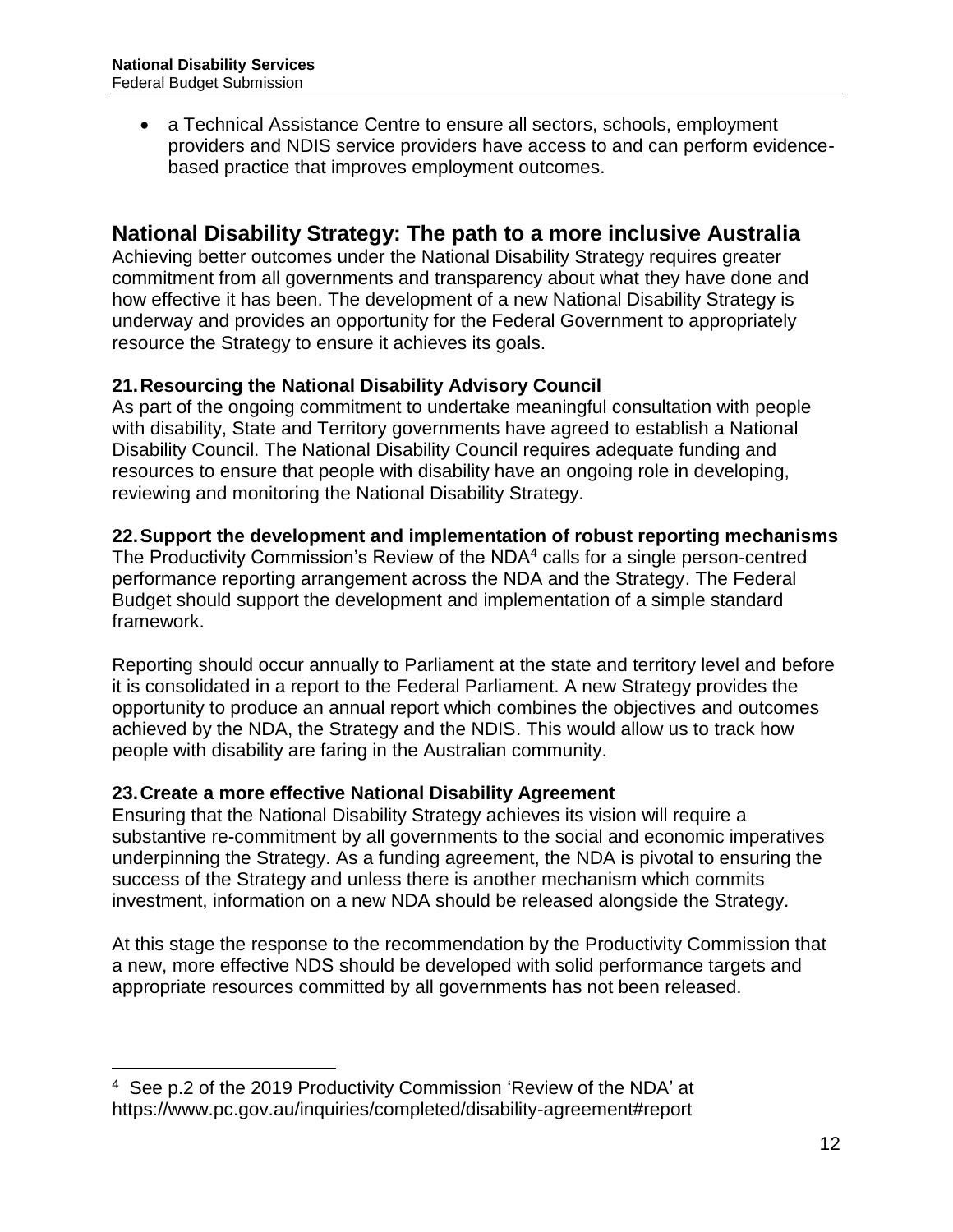This Budget represents an opportunity for the Federal government to commit the funding that it will direct toward the NDA.

#### **24.Improve performance across key areas identified in the Strategy**

#### *Housing*

In our submission to the National Disability Strategy, NDS broadly supports the six outcome areas identified, however we called for housing to be a priority. The demand for accessible and affordable housing is high and will increase. At present, there are 4.4 million Australians living with some degree of disability, a number that is growing.<sup>5</sup>The right decisions now will set us up to meet the choices of people with disability and older Australians to live in their communities for as long as they desire.

The National Disability Insurance Scheme will not solve this issue. Not all people with disability with housing needs are participants in the NDIS and not all NDIS participants will have their needs met by the Scheme.

Data collection, access and use should be a priority of the Strategy. The housing needs of people with disability—including the profile, preferences and demand for housing needs to be better understood. This data needs to include those who are ineligible for the NDIS and those NDIS participants who are unlikely to be eligible for Specialist Disability Accommodation (SDA).

The current budget provides an opportunity for the Commonwealth to lead the way in supporting changes to National Construction Code requiring all new builds to be accessible, developing a framework that enables data from all States and Territories to be collated and used to drive change and to develop and resource projects that encourage and fund the development of innovative, accessible and affordable housing options for people with disability.

# *Health*

 $\overline{a}$ 

Australia's health system needs to be equipped to support and respond to the needs of people with disability and to have mechanisms in place to resolve disability specific issues.

Health professionals should be supported to understand their role in changing negative community attitudes, and given the tools to support people with disability, their families and carers.

The Disability Royal Commission's summary of submissions to the health issues paper notes:

Multiple respondents, including health professional bodies, highlighted how health professionals are not always equipped to communicate with people with a

<sup>5</sup> People with Disability in Australia, Australian Institute of Health and Welfare (AIHW), Australian Government, web report, viewed 29/10/2020, link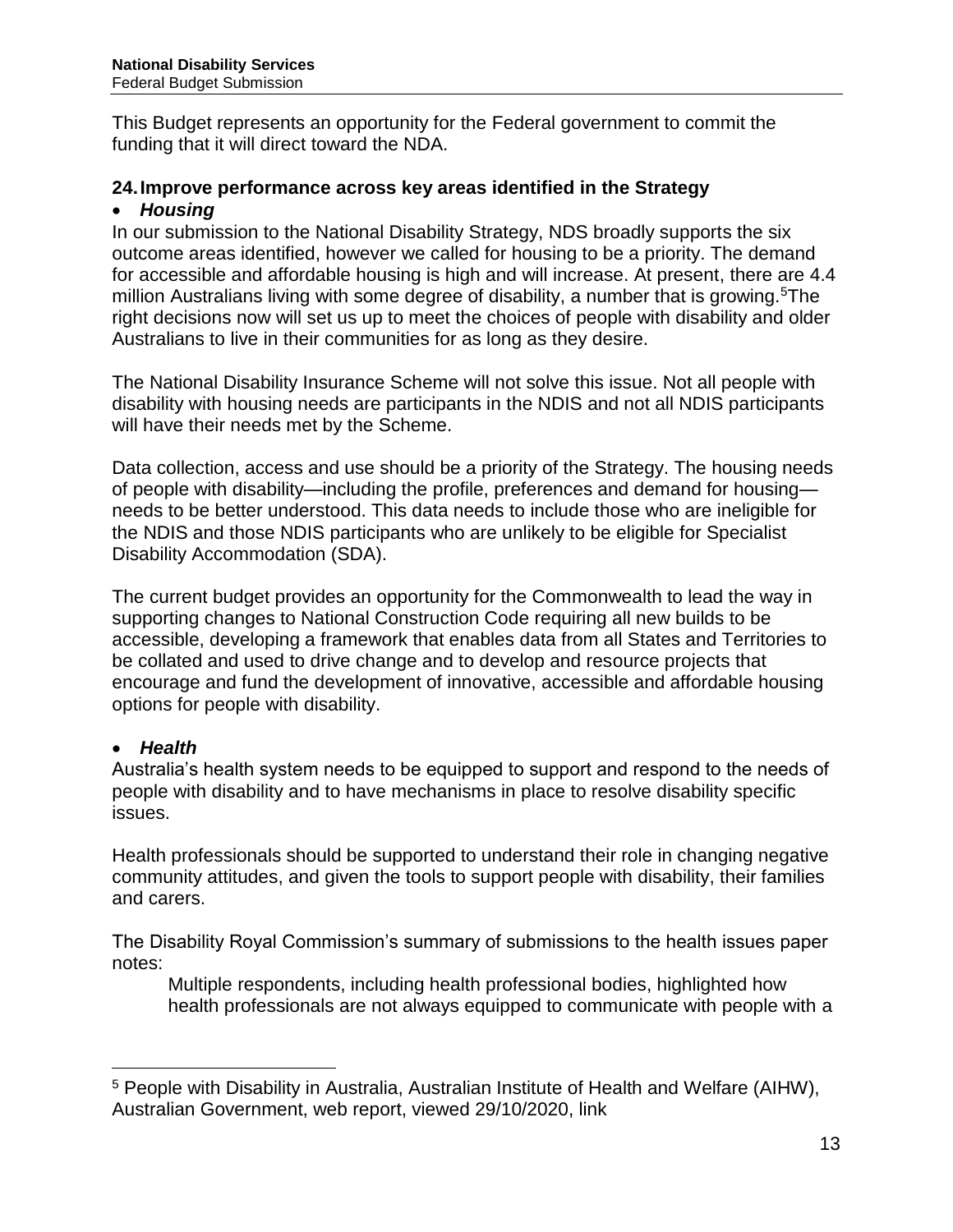cognitive disability. Respondents noted that this meant they were not able to conduct a proper health assessment and treatment of conditions.<sup>6</sup>

Throughout COVID-19 we have seen our health system develop its capacity to respond to the varying needs of people with disability and to develop strong relationships with the disability sector. This includes disability service providers who continue to be the 'front line' in keeping people safe.

NDS has a strong track record in building the capacity of the disability sector to respond to national issues. We have established Zero Tolerance (see above) in partnership with the disability sector to assist disability service providers to understand, implement and improve practices which safeguard the rights of people they support. We seek funding for a similar initiative, Safer and Stronger (based on a current initiative in Victoria) would assist the sector adapt their operations both in light of COVID-19 but also to ensure better health outcomes for people with disability.

#### *Education*

 $\overline{a}$ 

Many children and adults with disability are still being denied equal access to education.

People with disability are significantly disadvantaged in both education and employment. For this reason, 'learning and skills' has been proposed to remain as one of six priority areas identified for action within the new Strategy.

Interfaces between the NDIS and education systems have not been adequately resolved. An example is how the NDIS interfaces with early childhood learning. The Inclusion Support Subsidy is inadequate to meet the costs of including children with significant disability. For this reason, many of these children are denied the benefits of early childhood learning. Improved funding in this budget is required for the inclusion of children with disability in early childhood services.

The Commonwealth is in the process of reviewing the National Disability Education Standards and in this budget, there is an opportunity to link these to the National Disability Strategy, consider linking performance against the Standards to funding of education and training providers (including schools) and increase capacity of staff across the system to meet the training and education needs of people with disability.

<sup>&</sup>lt;sup>6</sup> Overview of responses to the Heath Issues paper, Disability Royal Commission, October 2020, p. 3